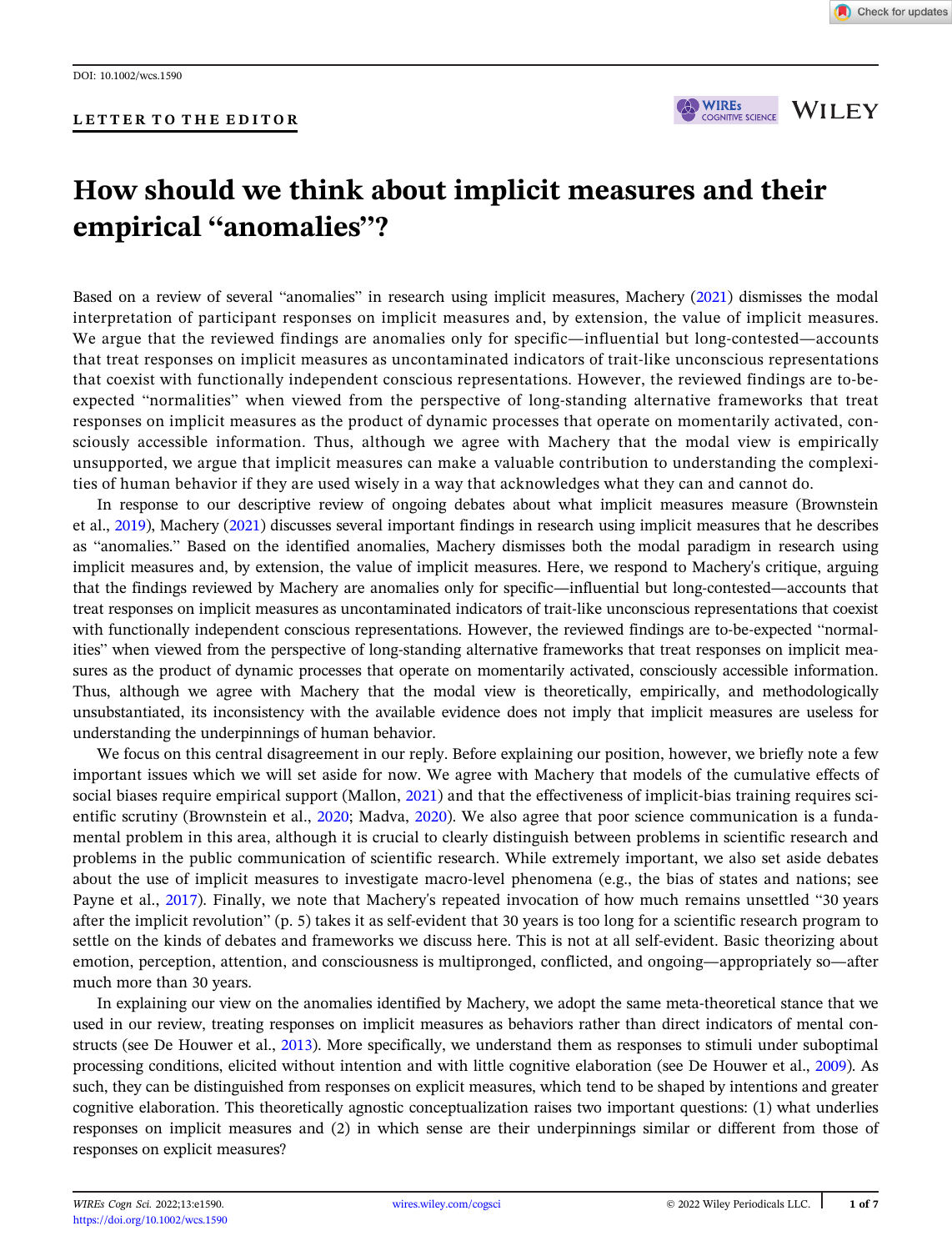## 1 | UNDERLYING REPRESENTATIONS

From the perspective of our behavioral conceptualization, two important arguments in Machery's critique are that (1) the mental representations underlying responses on implicit measures are not unconscious and (2) there is no evidence for the idea that responses on implicit and explicit measures are driven by two distinct underlying representations (e.g., implicit vs. explicit attitudes). We fully agree with these conclusions, which are perfectly consistent with well-established theories in this area (e.g., Fazio, [2007](#page-5-0); Gawronski & Bodenhausen, [2006](#page-5-0); Strack & Deutsch, [2004\)](#page-6-0). These theories assume that the same associative representations underlie responses on both implicit and explicit measures and that these representations are consciously accessible. Whether the assumption of associative representation is defensible in light of recent evidence is a different question, because a growing body of evidence suggests that the representations underlying responses on implicit and explicit measures have propositional structure (for reviews, see Corneille & Stahl, [2019;](#page-5-0) De Houwer et al., [2020;](#page-5-0) Kurdi & Dunham, [2020](#page-5-0)). Although research on this question is ongoing, the critical point is that evidence against unconsciousness and dual representations are anomalies only for frameworks that postulate two distinct underlying representations, one being conscious and one being unconscious. However, these assumptions are rejected by alternative frameworks that have shaped the field for a long time.

#### 2 | RELIABILITY

Although we share Machery's general concern about the reliability of implicit measures, his analysis misses important nuances, especially the difference between internal consistency and test–retest stability. While the internal consistency of a measure sets an upper limit for the proportion of systematic construct variance, the test–retest stability of a measure specifies the proportion of systematic variance that is stable over time. Machery questions the construct validity of implicit measures based on evidence for low test–retest stability, which conflates internal consistency and test–retest stability. A more nuanced analysis suggests that the internal consistency of some implicit measures (e.g., implicit association test; affect misattribution procedure) is quite high, meeting the psychometric standards applied to explicit measures (Gawronski & De Houwer, [2014\)](#page-5-0). For other implicit measures, internal consistency is only moderate (e.g., go/no-go association task) or unsatisfactory (e.g., evaluative priming task). These differences are important, because the internal consistency of a given measure sets an upper limit for its correlations with other measures, including correlations with itself at a different time. Mathematically, a measure with low internal consistency cannot show high temporal stability, because low internal consistency implies a low signal-to-noise ratio in measurement scores (unless random error is controlled in latent-variable analyses). Yet, high internal consistency does not imply high temporal stability, which is reflected in the finding that implicit measures with high internal consistency nevertheless show only moderateto-low temporal stability (Gawronski et al., [2017\)](#page-5-0).

Does this mean that these measures have low construct validity? If the measure is supposed to capture a temporally stable, trait-like construct, the answer would be yes. However, such a conclusion would be ill-founded for measures of state-like constructs that are known to be highly context-sensitive. Indeed, responses on implicit measures have long been known to be highly context-sensitive (Blair, [2002](#page-4-0); Gawronski & Sritharan, [2010](#page-5-0)) and research using latent-state–trait modeling suggests that the total amount of systematic construct variance on implicit measures comprises a mix of situation-related and person-related variance (e.g., Dentale et al., [2019](#page-5-0); Koch et al., [2014;](#page-5-0) Lemmer et al., [2015](#page-5-0); Schmukle & Egloff, [2005](#page-5-0)). Although these findings conflict with the idea that responses on implicit measures exclusively reflect trait-like constructs that are highly stable over time, they are consistent with theories that treat responses on implicit measures as the product of dynamic processes that operate on momentarily accessible information (e.g., Cunningham et al., [2007](#page-5-0); Ferguson & Bargh, [2003](#page-5-0); Gawronski & Bodenhausen, [2006;](#page-5-0) Schwarz, [2007](#page-5-0)). Because incidental changes in contexts over time are unlikely to be identical for different participants, temporal stability should be low according to these theories. This does not mean that the measures have low construct validity, but that the measured states have changed in different ways for different participants in the sample. By conflating internal consistency and test–retest stability, Machery's analysis misses this important nuance.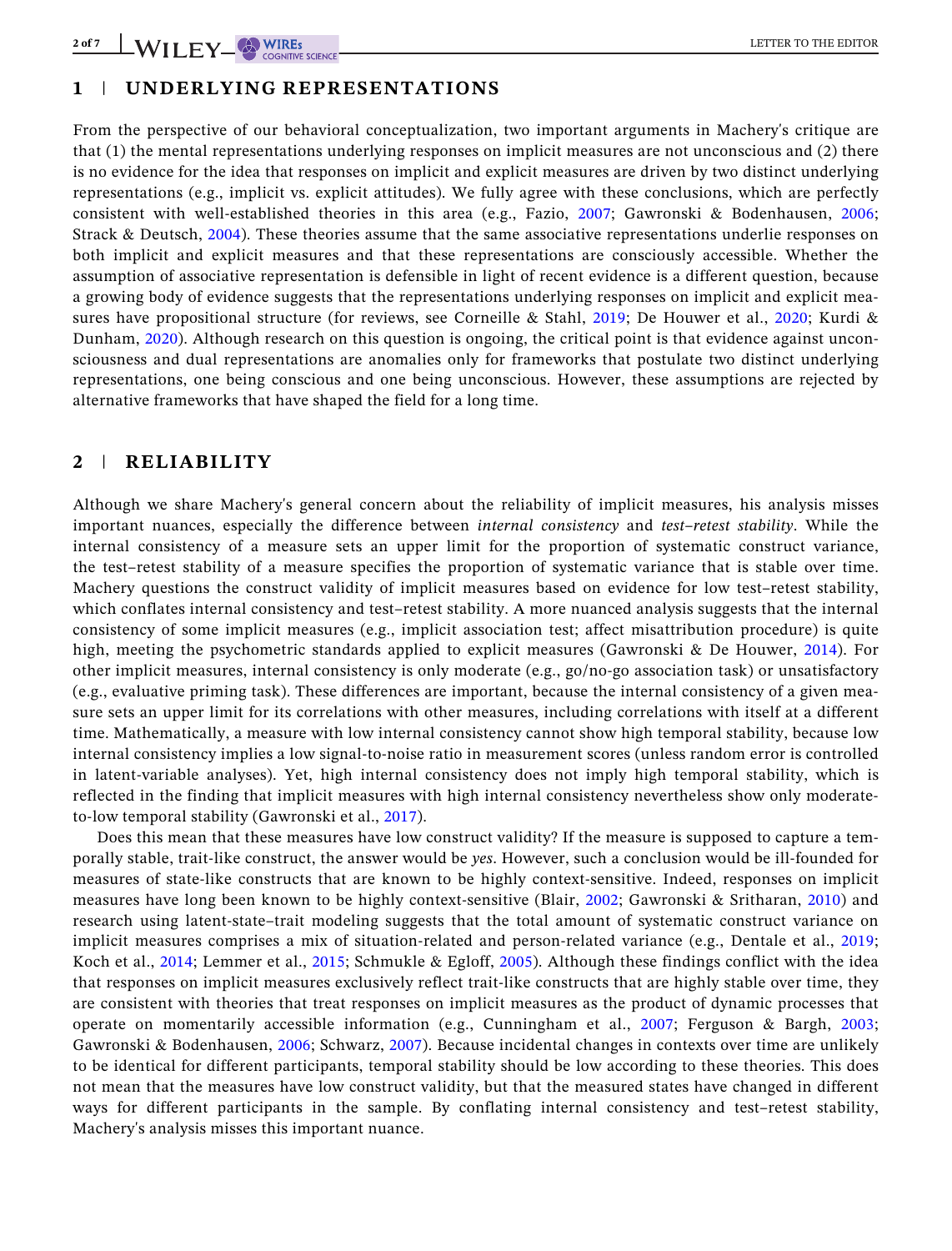### 3 | BEHAVIOR PREDICTION

Because the states underlying responses on implicit measures fluctuate over time, implicit measures should perform poorly in predicting other behavioral criteria when there is a delay between the completion of the implicit measure and the measurement of the to-be-predicted behavior (see Gawronski, [2019\)](#page-5-0). From this perspective, the relatively weak relations between implicit measures and behavioral criteria obtained in meta-analyses (Cameron et al., [2012](#page-4-0); Greenwald et al., [2009;](#page-5-0) Kurdi et al., [2019;](#page-5-0) Oswald et al., [2013](#page-5-0)) are not surprising, especially for cases where there is a delay between the implicit measure and the measurement of the behavioral criterion. This is not a post hoc rationalization of inconvenient findings, but a straightforward prediction of theories that treat responses on implicit measures as the product of dynamic processes that operate on momentarily accessible information. Poor predictive validity over time is certainly disappointing for everyone who was hoping to improve the prediction of future behavior by using implicit measures, but it constitutes an anomaly only for theories claiming that implicit measures capture temporally stable traits.

A different question concerns the prediction of behavior without delays within the same context. One does not have to be a proponent of dual-process theories to agree with the methodological dictum that relations between a predictor measure and a behavioral-criterion measure should increase as a function of increasing convergence of the mechanisms underlying responses on the two measures and the processing conditions during measurement (see Gawronski & De Houwer, [2014](#page-5-0)). Thus, even from a theoretically agnostic view, implicit measures should be superior in predicting unintentional behavior resulting from low elaboration, while explicit measures should be superior in predicting intentional behavior resulting from high elaboration. Machery notes that this hypothesis received little support in meta-analyses on the predictive validity of implicit measures.

It is correct that little evidence supports the predicted dissociation pattern in analyses based on post hoc categorizations of behavioral criteria in terms of processing features, comparing predictive relations between studies. However, there is substantial evidence for the predicted dissociation pattern in analyses based on original categorizations of behavioral criteria in a given study, comparing predictive relations within studies (Cameron et al., [2012\)](#page-4-0). Machery dismisses the latter findings, because the studies were not preregistered. However, the same is true for the overwhelming majority of studies cited by Machery in support of his arguments. It is unconvincing to selectively invoke concerns about lack of preregistration only for findings inconsistent with a preferred narrative.

Furthermore, while explicit measures have shown relatively strong relations with deliberate behavior and relatively weak relations with spontaneous behavior in meta-analytic comparisons between studies, implicit measures have shown small positive relations with both spontaneous and deliberate behavior. To the extent the dissociation hypothesis is correct, this asymmetric pattern can result from simple differences in the reliability of behavioral-criterion measures, given that measures of spontaneous behavior are often based on a single observation whereas measures of deliberate behavior tend to aggregate multiple observations, thereby controlling for measurement error. As explained by Gawronski ([2019](#page-5-0), p. 582):

"For explicit measures, the described asymmetry in the reliability of behavioral criteria should produce strong relations to deliberate behavior (because of matching processing conditions with a reliable behavioral criterion) and relatively weak or nonsignificant relations to spontaneous behavior (because of mismatching processing conditions with an unreliable behavioral criterion). In contrast, for implicit measures, the described asymmetry in the reliability of the behavioral criteria should produce relatively weak relations to both spontaneous behavior (because of low reliability of the behavioral measure) and deliberate behavior (because of mismatching processing conditions)."

Because differences in the reliability of behavioral criteria are more likely to be controlled in studies designed to test the hypothesized dissociation, these considerations explain why the full dissociation pattern emerged only in metaanalytic comparisons of behavioral criteria within studies, but not in meta-analytic comparisons of behavioral criteria between studies (Cameron et al., [2012](#page-4-0)). This conclusion is also consistent with a large body of research showing the hypothesized dissociation pattern for predictions of the same behavior under different processing conditions (e.g., prediction of a given behavior under conditions of high vs. low cognitive load; prediction of a given behavior for people with intuitive vs. deliberative thinking styles; for a review, see Friese et al., [2008\)](#page-5-0). The latter findings cannot be dismissed as the product of arbitrary post-hoc classifications of the behavioral criteria, because the to-be-predicted behavioral criterion is the same and there is no ambiguity about the classifications of the theoretically relevant moderators (e.g., high vs. low cognitive load; intuitive vs. deliberative thinking style). Thus, although meta-analytic findings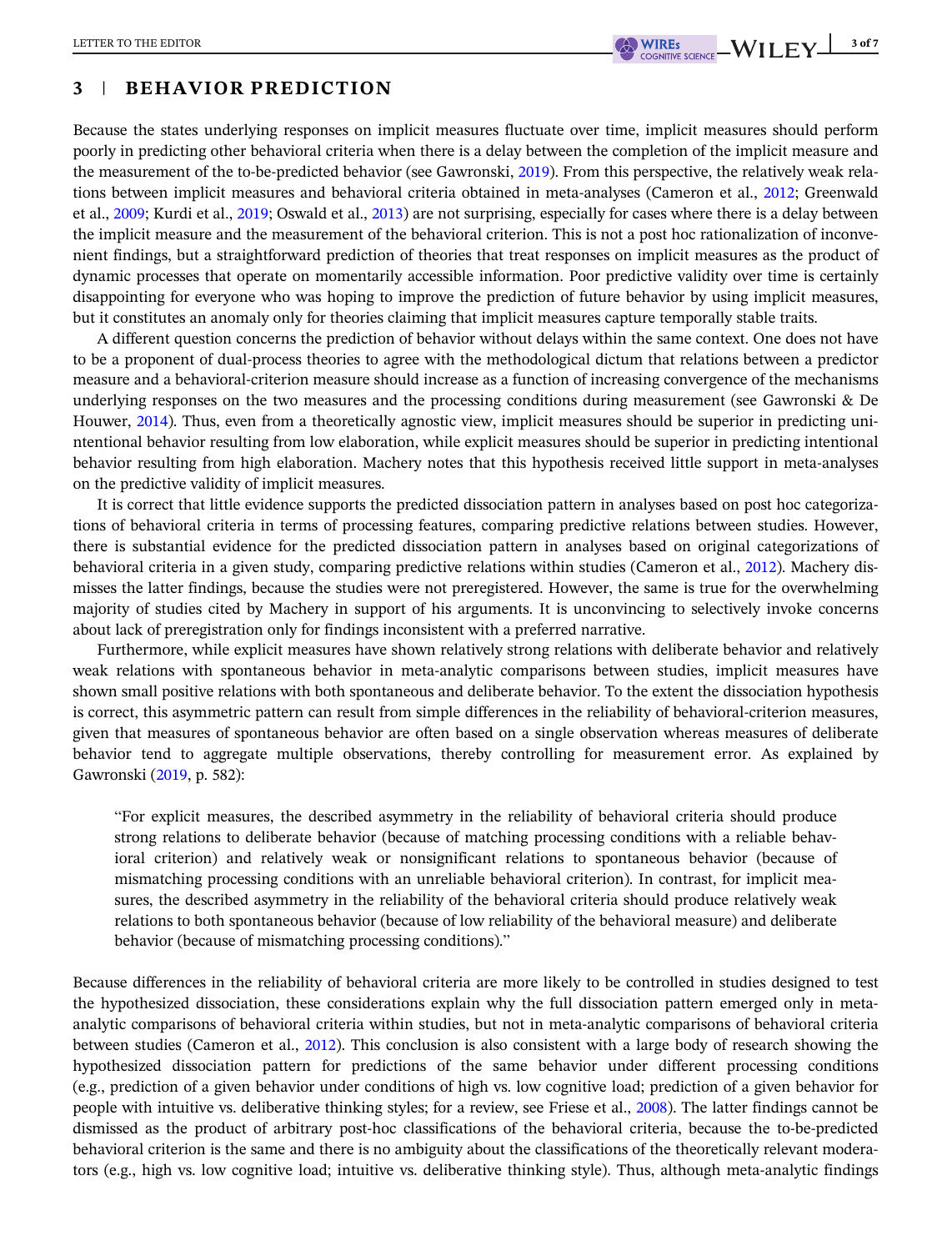regarding the predicted dissociation pattern are mixed, a more nuanced analysis provides a simple explanation for why the predicted pattern is more likely to emerge in meta-analytic comparisons within studies than comparisons between studies.

#### 4 | CAUSALITY

A final "anomaly" identified by Machery is that experimentally induced changes on implicit measures do not seem to mediate corresponding changes in behavior (Forscher et al., [2019](#page-5-0)). According to Machery, this meta-analytic finding poses a major challenge to the idea that whatever is being measured by implicit measures is causally effective in influencing downstream behavior. We agree that this finding might seem puzzling, but the expectation of mediation in such cases is based on two questionable premises.

First, it is worth noting that there are no process-pure psychological measures that exclusively reflect a single construct. In research using implicit measures, acknowledgement of this issue has inspired the use of formal modeling approaches to quantify the contributions of multiple distinct processes to responses on implicit measures (for reviews, see Calanchini, [2020;](#page-4-0) Sherman et al., [2010\)](#page-6-0). Moreover, to the extent that all implicit measures have more than one source of systematic variance, observed changes on implicit measures should generalize to behavioral-criterion measures only if the affected source of variance is also relevant for the behavioral criterion (e.g., when high cognitive load affects both performance on the implicit measure and the behavioral criterion). To the extent that responses on the implicit measure are affected via a source of variance that is irrelevant for the behavioral criterion, changes on the implicit measure should not be associated with corresponding changes on the behavioral-criterion measure. Such findings are surprising only when implicit measures are treated as golden pipelines into a single underlying construct, but not when their lack of process-purity is taken into account.

Second, the expectation of a mediating link between changes on implicit measures and changes in behavioralcriterion measures is based on a flawed conceptualization of mediation that has been criticized for a long time (e.g., Bullock et al., [2010;](#page-4-0) De Houwer et al., [2013](#page-5-0); Fiedler et al., [2011;](#page-5-0) Spencer et al., [2005](#page-6-0)). For the current analysis, the most significant issue is that responses on implicit measures are behaviors, and these behaviors should not be equated with their underlying mental constructs (see De Houwer et al., [2013](#page-5-0); Eagly & Chaiken, [2007](#page-5-0); Gawronski & Bodenhausen, [2015\)](#page-5-0). In this sense, their ontological status is not different from the one of to-be-predicted behaviors. They are just two kinds of behaviors. Although it makes sense to assume that change in a shared underlying mental construct should lead to corresponding changes in both, it makes less sense to assume that changes in one type of behavior is, just as such, causally effective in producing change in a different type of behavior. If the two are treated as two kinds of behaviors, the situation is actually more similar to a common-third-variable scenario, where correlations between two behavioral measures are driven by their shared relation to a common causal factor that influences both measures. In this case, changes in the underlying causal force can be expected to produce changes in two behavioral measures that are influenced by that factor. However, it would be absurd to treat one of the two behavioral variables as a mediator of changes in the other. These limitations and various other problems of mediation analyses have been discussed extensively in the past 15 years, and they have led some journal editors in psychology to explicitly discourage the use of mediation analyses. Yet, despite the insights gained in these debates, the finding that changes in implicit measures do not mediate changes in behavioral-criterion measures has been mistakenly interpreted as an "anomaly" that would question the validity of implicit measures. As with the other findings reviewed by Machery, this so-called "anomaly" turns into a to-be-expected "normality" when the current state of the field is taken into account.

#### 5 | INDIVIDUAL DIFFERENCES

An important question in response to our analysis is whether a dynamic-process view on implicit measures involves a notion of radical situationism that puts it at odds with the strong emphasis on individual differences in the modal view. Although dynamic theories tend to focus more heavily on the impact of situation-related compared with person-related factors, they are consistent with influences of both factors, because momentary activation of information in memory is a joint product of both (Cunningham et al., [2007](#page-5-0); Gawronski & Bodenhausen, [2006](#page-5-0)). The same stimulus can activate different thoughts in a given person when the stimulus is encountered in different contexts, suggesting a major role of situation-related factors. Meanwhile, when a given stimulus is encountered within the same context, the stimulus can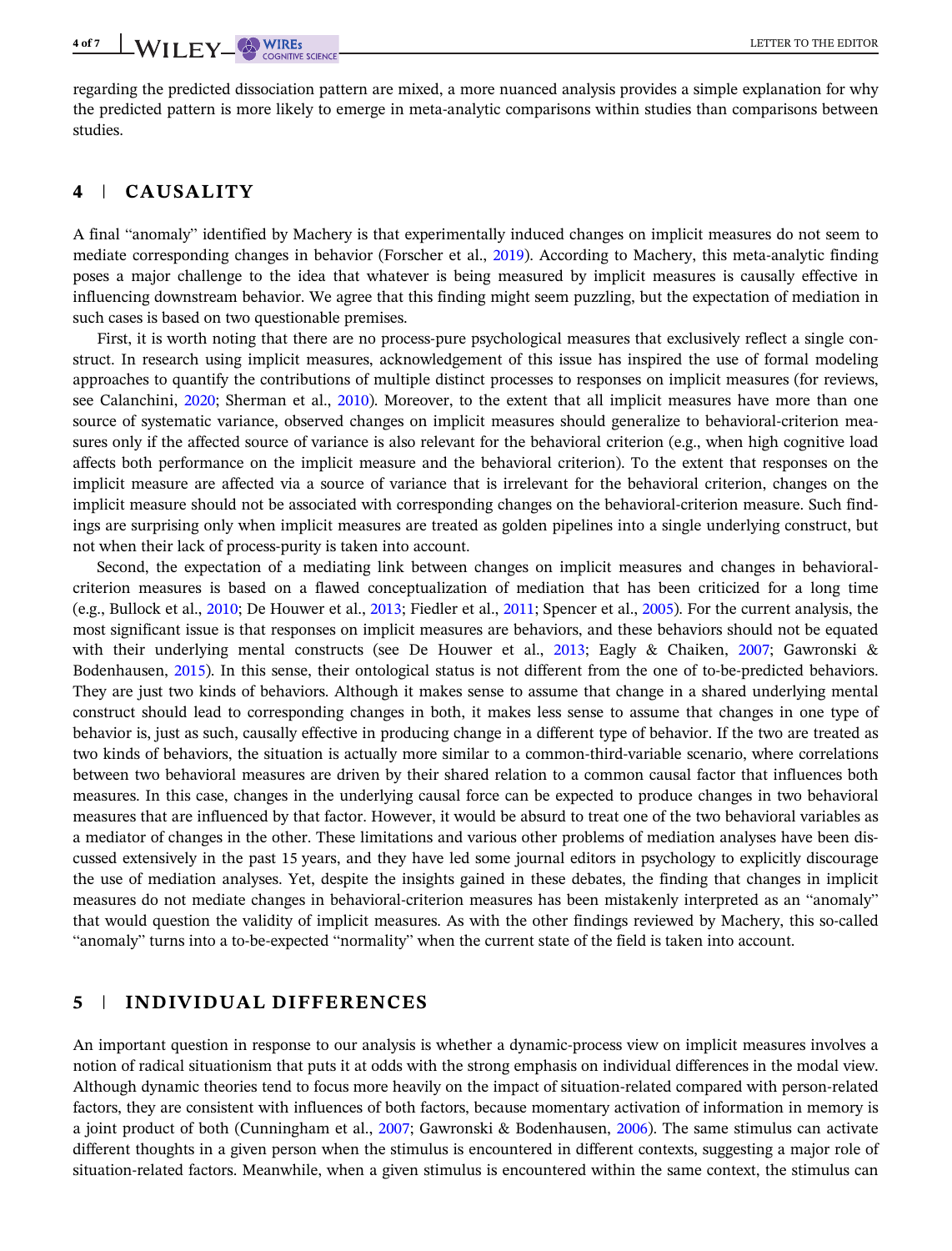<span id="page-4-0"></span>activate different thoughts in different people, suggesting a major role of person-related factors. In fact, the available evidence suggests that responses on implicit measures are best understood as an interactive product of the two, in that (1) people show systematic differences in their responses to a particular stimulus within a given situation, but (2) indi-vidual differences within a given situation may not generalize across situations (Gawronski & Bodenhausen, [2017\)](#page-5-0). Consistent with this idea, the relatively low test–retest stability of implicit measures has been found to increase to a level that is consistent with the notion of temporally stable traits when the measure included context-stimuli that were meaningfully related to the target stimuli (Gschwendner et al., [2008;](#page-5-0) for related findings, see Cooley & Payne, 2017). Counter to Machery's dismissal of implicit measures as tools to capture individual differences, these findings suggest that implicit measures capture meaningful differences between individuals within a given context, and that individual differences measured within a given context are stable over time. If responses on implicit measure were an exclusive product of person-related factors without any impact of situation-related factors (as suggested by the modal view), their temporal stability should be high regardless of the context. Conversely, if responses on implicit measures were the exclusive product of situation-related factors without any impact of person-related factors (as suggested by a radical situationist view), differences between individuals within the same context should be nothing more than measurement noise, which should reduce test–retest correlations when the context is held constant across measurement times. Counter to the two views, implicit measures show greater temporal stability when the context is the same for everyone in the sample and the context is held constant over time, highlighting the significance of person-by-situation interactions.

#### 6 | CONCLUSION

The claims made here are not post-hoc attempts to explain away "anomalies," but essential components of wellestablished frameworks that have shaped the science of implicit measures for nearly two decades. Dismissing implicit measures because they do not provide process-pure indicators of temporally stable, trait-like unconscious representations is like throwing out all the screw drivers in one's tool box because they are not suitable for getting a nail into the wall. Understanding the complexities of human behavior requires multiple tools, and implicit measures can make a valuable contribution to this endeavor if they are used wisely in a way that acknowledges what they can and cannot do.

> Bertram Gawronski<sup>1</sup> Michael Brownstein<sup>2</sup> Alex Madva<sup>3</sup>

 $^1$ Department of Psychology, University of Texas at Austin, Austin, Texas, USA  $^2$ John Jay College of Criminal Justice and The Graduate Center, CUNY, New York, New York, USA  $^3$ Department of Philosophy, California State Polytechnic University Pomona, Pomona, California, USA

#### Correspondence

Bertram Gawronski, Department of Psychology, University of Texas at Austin, Austin, USA. Email: [gawronski@utexas.edu](mailto:gawronski@utexas.edu)

#### REFERENCES

Blair, I. V. (2002). The malleability of automatic stereotypes and prejudice. Personality and Social Psychology Review, 6, 242–261.

- Brownstein, M., Madva, A., & Gawronski, B. (2019). What do implicit measures measure? Wiley Interdisciplinary Reviews: Cognitive Science, 10(5), e1501.
- Brownstein, M., Madva, A., & Gawronski, B. (2020). Understanding implicit bias: Putting the criticism into perspective. Pacific Philosophical Quarterly, 101, 276–307.
- Bullock, J. G., Green, D. P., & Ha, S. E. (2010). Yes, but what's the mechanism? (don't expect an easy answer). Journal of Personality and Social Psychology, 98, 550–558.
- Calanchini, J. (2020). How multinomial processing trees have advanced, and can continue to advance, research using implicit measures. Social Cognition, 38, s165–s186.
- Cameron, C. D., Brown-Iannuzzi, J., & Payne, B. K. (2012). Sequential priming measures of implicit social cognition: A meta-analysis of associations with behaviors and explicit attitudes. Personality and Social Psychology Review, 16, 330–350.

Cooley, E., & Payne, B. K. (2017). Using groups to measure intergroup prejudice. Personality and Social Psychology Bulletin, 43, 46–59.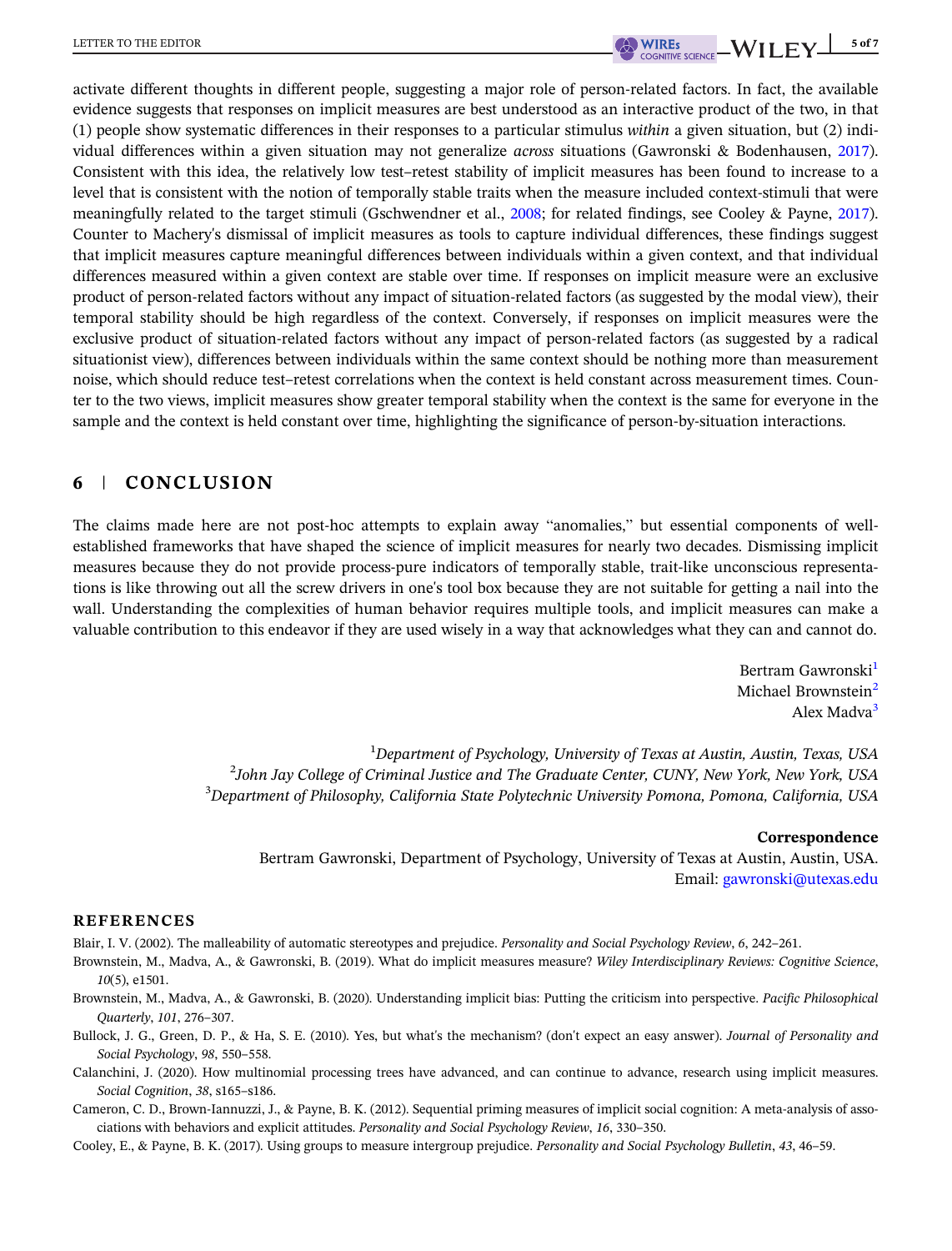## <span id="page-5-0"></span>6 of 7 WILEY WIRES LETTER TO THE EDITOR

- Corneille, O., & Stahl, C. (2019). Associative attitude learning: A closer look at evidence and how it relates to attitude model. Personality and Social Psychology Review, 23, 161–189.
- Cunningham, W. A., Zelazo, P. D., Packer, D. J., & van Bavel, J. J. (2007). The iterative reprocessing model: A multilevel framework for attitudes and evaluation. Social Cognition, 25, 736–760.
- De Houwer, J., Gawronski, B., & Barnes-Holmes, D. (2013). A functional-cognitive framework for attitude research. European Review of Social Psychology, 24, 252–287.
- De Houwer, J., Teige-Mocigemba, S., Spruyt, A., & Moors, A. (2009). Implicit measures: A normative analysis and review. Psychological Bulletin, 135, 347–368.
- De Houwer, J., van Dessel, P., & Moran, T. (2020). Attitudes beyond associations: On the role of propositional representations in stimulus evaluation. Advances in Experimental Social Psychology, 61, 127–183.
- Dentale, F., Veccione, M., Ghezzi, V., & Barbaranelli, C. (2019). Applying the latent state-trait analysis to decompose state, trait, and error components of the self-esteem implicit association test. European Journal of Psychological Assessment, 35, 78–85.
- Eagly, A. H., & Chaiken, S. (2007). The advantages of an inclusive definition of attitude. Social Cognition, 25, 582–602.
- Fazio, R. H. (2007). Attitudes as object-evaluation associations of varying strength. Social Cognition, 25, 603–637.
- Ferguson, M. J., & Bargh, J. A. (2003). The constructive nature of automatic evaluation. In J. Musch & K. C. Klauer (Eds.), The psychology of evaluation: Affective processes in cognition and emotion (pp. 169–188). Erlbaum.
- Fiedler, K., Schott, M., & Meiser, T. (2011). What mediation analysis can (not) do. Journal of Experimental Social Psychology, 47, 1231–1236.
- Forscher, P. S., Lai, C. K., Axt, J. R., Ebersole, C. R., Herman, M., Devine, P. G., & Nosek, B. A. (2019). A meta-analysis of procedures to change implicit measures. Journal of Personality and Social Psychology, 117, 522–559.
- Friese, M., Hofmann, W., & Schmitt, M. (2008). When and why do implicit measures predict behavior? Empirical evidence for the moderating role of opportunity, motivation, and process reliance. European Review of Social Psychology, 19, 285–338.
- Gawronski, B. (2019). Six lessons for a cogent science of implicit bias and its criticism. Perspectives on Psychological Science, 14, 574–595.
- Gawronski, B., & Bodenhausen, G. V. (2006). Associative and propositional processes in evaluation: An integrative review of implicit and explicit attitude change. Psychological Bulletin, 132, 692–731.
- Gawronski, B., & Bodenhausen, G. V. (2015). Social-cognitive theories. In B. Gawronski & G. V. Bodenhausen (Eds.), Theory and explanation in social psychology (pp. 65–83). Guilford Press.
- Gawronski, B., & Bodenhausen, G. V. (2017). Beyond persons and situations: An interactionist approach to understanding implicit bias. Psychological Inquiry, 28, 268–272.
- Gawronski, B., & De Houwer, J. (2014). Implicit measures in social and personality psychology. In H. T. Reis & C. M. Judd (Eds.), *Handbook* of research methods in social and personality psychology (2nd ed., pp. 283–310). Cambridge University Press.
- Gawronski, B., Morrison, M., Phills, C. E., & Galdi, S. (2017). Temporal stability of implicit and explicit measures: A longitudinal analysis. Personality and Social Psychology Bulletin, 43, 300–312.
- Gawronski, B., & Sritharan, R. (2010). Formation, change, and contextualization of mental associations: Determinants and principles of variations in implicit measures. In B. Gawronski & B. K. Payne (Eds.), Handbook of implicit social cognition: Measurement, theory, and applications (pp. 216–240). Guilford Press.
- Greenwald, A. G., Poehlman, T. A., Uhlmann, E., & Banaji, M. R. (2009). Understanding and using the implicit association test: III. Meta-analysis of predictive validity. Journal of Personality and Social Psychology, 97, 17–41.
- Gschwendner, T., Hofmann, W., & Schmitt, M. (2008). Differential stability: The effects of acute and chronic construct accessibility on the temporal stability of the implicit association test. Journal of Individual Differences, 29, 70–79.
- Koch, T., Ortner, T. M., Eid, M., Caspers, J., & Schmitt, M. (2014). Evaluating the construct validity of objective personality tests using a multitrait-multimethod-multioccasion-(MTMM-MO)-approach. European Journal of Psychological Assessment, 30, 208–230.
- Kurdi, B., & Dunham, Y. (2020). Propositional accounts of implicit evaluation: Taking stock and looking ahead. Social Cognition, 38, s42–s67.
- Kurdi, B., Seitchik, A. E., Axt, J. R., Carroll, T. J., Karapetyan, A., Kaushik, N., Tomezsko, D., Greenwald, A. G., & Banaji, M. R. (2019). Relationship between the implicit association test and intergroup behavior: A meta-analysis. American Psychologist, 74, 569–586.
- Lemmer, G., Gollwitzer, M., & Banse, R. (2015). On the psychometric properties of the aggressiveness-IAT for children and adolescents. Aggressive Behavior, 41, 84–95.
- Machery, E. (2021). Anomalies in implicit attitude research. Wiley Interdisciplinary Reviews: Cognitive Science, 15, e1569. [https://doi.org/10.](https://doi.org/10.1002/wcs.1569) [1002/wcs.1569](https://doi.org/10.1002/wcs.1569)
- Madva, A. (2020). Resistance training. The Philosophers' Magazine, 91, 40–45.
- Mallon, R. (2021). Racial attitudes, accumulation mechanisms, and disparities. Review of Philosophy and Psychology, 12, 953–975. [https://doi.](https://doi.org/10.1007/s13164-020-00521-6) [org/10.1007/s13164-020-00521-6](https://doi.org/10.1007/s13164-020-00521-6)
- Oswald, F. L., Mitchell, G., Blanton, H., Jaccard, J., & Tetlock, P. E. (2013). Predicting ethnic and racial discrimination: A meta-analysis of IAT criterion studies. Journal of Personality and Social Psychology, 105, 171–192.
- Payne, B. K., Vuletich, H. A., & Lundberg, K. B. (2017). The bias of crowds: How implicit bias bridges personal and systemic prejudice. Psychological Inquiry, 28, 233–248.
- Schmukle, S. C., & Egloff, B. (2005). A latent state-trait analysis of implicit and explicit personality measures. European Journal of Psychological Assessment, 21, 100–107.
- Schwarz, N. (2007). Attitude construction: Evaluation in context. Social Cognition, 25, 638–656.